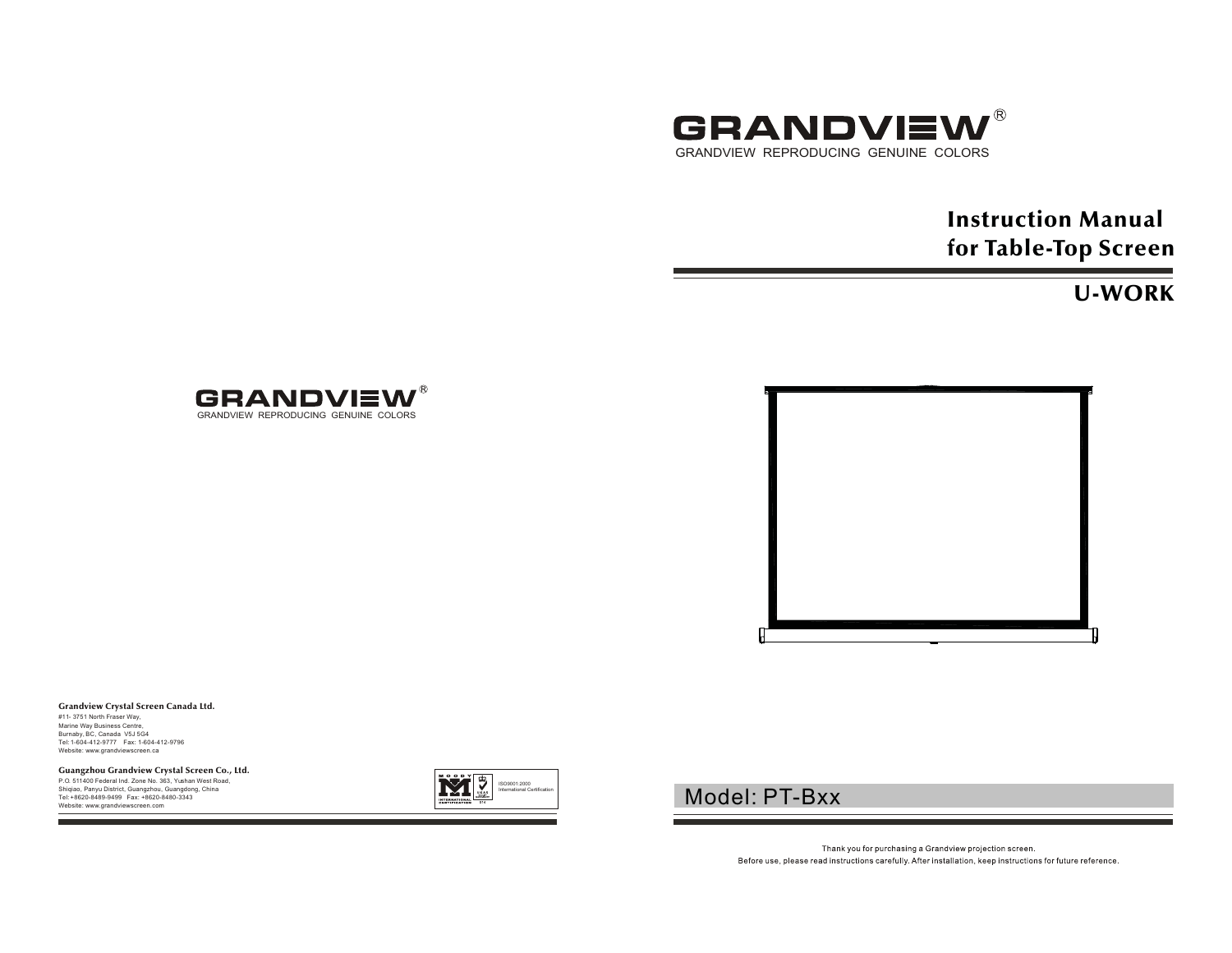## **Description**

### Illustration







### Part name

| ①              | Lock / Unlock        | $\circledcirc$ | <b>Right Upper Cap</b> |
|----------------|----------------------|----------------|------------------------|
| $^{\circledR}$ | Leg Support          | $^{\circledR}$ | Right End Cap          |
| $\circled{3}$  | Casing               | $^{\circledR}$ | Support Handle         |
| ④              | Left End Cap         | $\circled{2}$  | Upper Support Arm      |
| $\circledS$    | <b>Black Border</b>  | (13)           | Upper Joint            |
| $\circled6$    | Viewing Area         | 14             | Lower Joint            |
| ℗              | Left Upper Cap       | $\circledB$    | Lower Support Arm      |
| ⑧              | <b>Top Cover/Rod</b> | (16)           |                        |

1

#### Contents

■ Bag (1 pc) Installation Manual (1 pc) Installation Manual (1 pc)

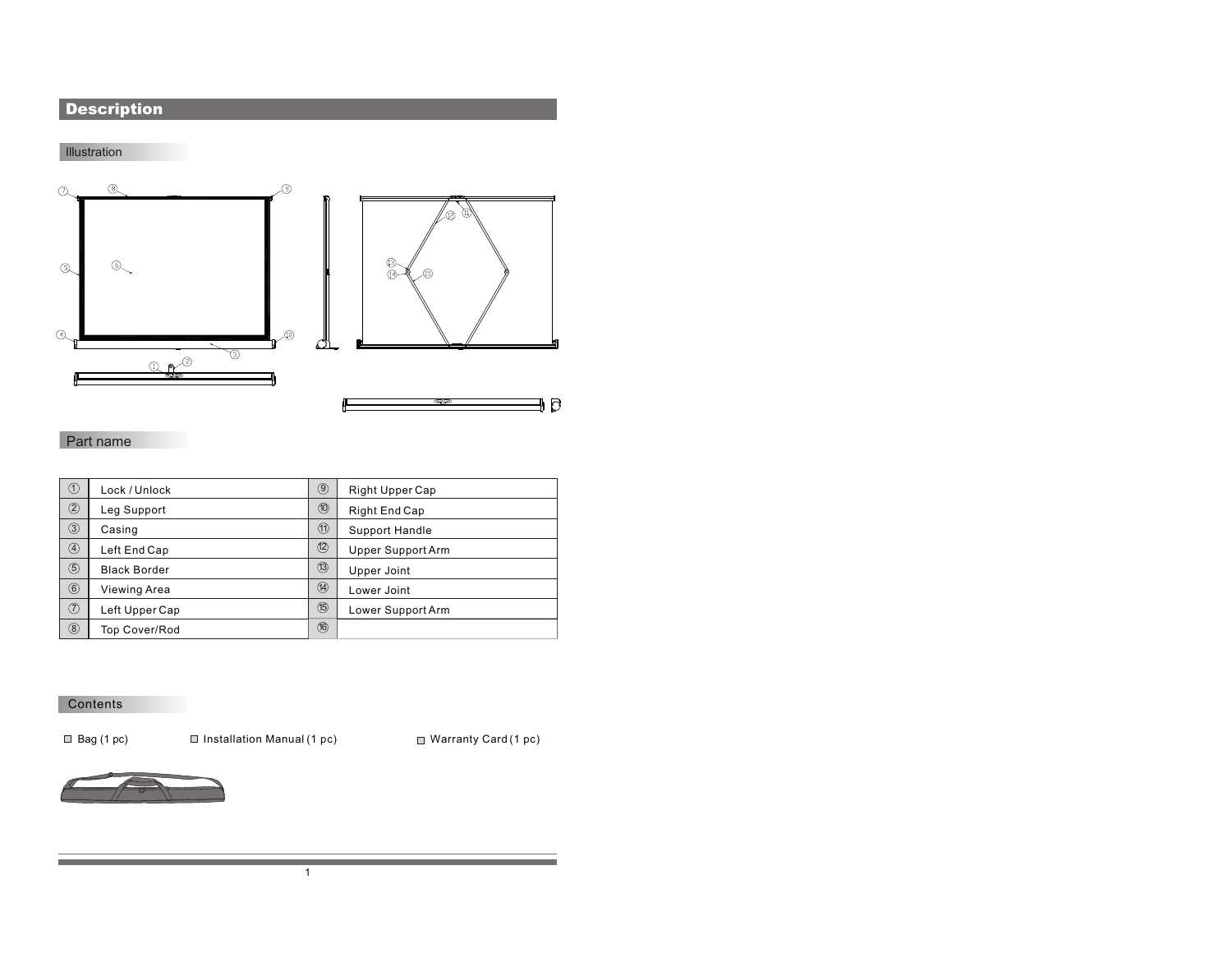## **Note**

The surface of the screen is designed for optimal performance when properly maintained. Any damage to the surface will affect image quality.

### Caution





- cleaning is needed, use a soft-cloth with water.
- **•** For dust build-up, a soft-duster or brush can be gently used.





#### Location

Please keep the screen away from direct sunlight, dust and moisture. Avoid using in strong winds.



### **Specifications**

|        | Model           | <b>Specification</b> |          | Viewing area |        | Screen dimension |      |
|--------|-----------------|----------------------|----------|--------------|--------|------------------|------|
| Format |                 | $(\ln)$              | $W$ (mm) | $H$ (mm)     | . (mm) | A (mm)           | (kg) |
| 4:3    | <b>PT-BT-32</b> | 32                   | 650      | 488          | 742    | 566              | 1.13 |
| 4:3    | <b>PT-BT-40</b> | 40                   | 813      | 610          | 905    | 688              | 1.46 |

Note: Sizes and specifications are subject to change at any time. Refer to actual product for exact measurements. The tolerance for L is  $±5$ mm.